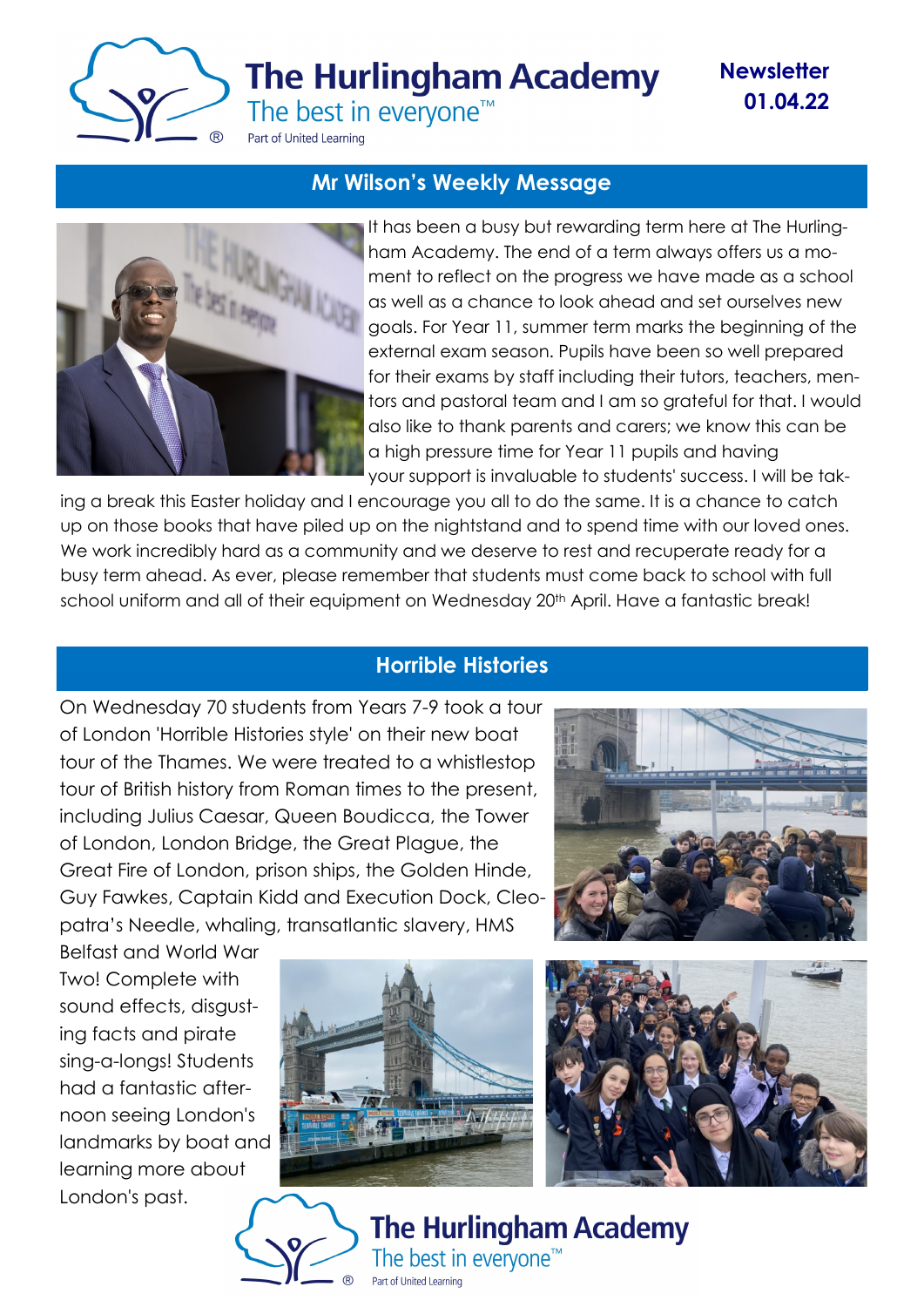#### **Mr Wilson's Commendations**

Congratulations this week go to the following pupils, who made it to the top of our maths, science and English leader boards:

Top of the leader board for Hegarty Maths this week are:

- Year 7: Trae
- Year 8: Vivienne
- Year 9: Nila
- Year 10: Leif
- Year 11: Arya







Top of the leader board for Educake Science this week are:

- Year 7: Delano
- Year 8: Shuayb
- Year 9: Bulut
- Year 10: Nuoman
- Year 11: Mason











Top of the leader board for Bedrock English this week are:

- Year 7: Aryan
- Year 8: Leah
- Year 9: Nila





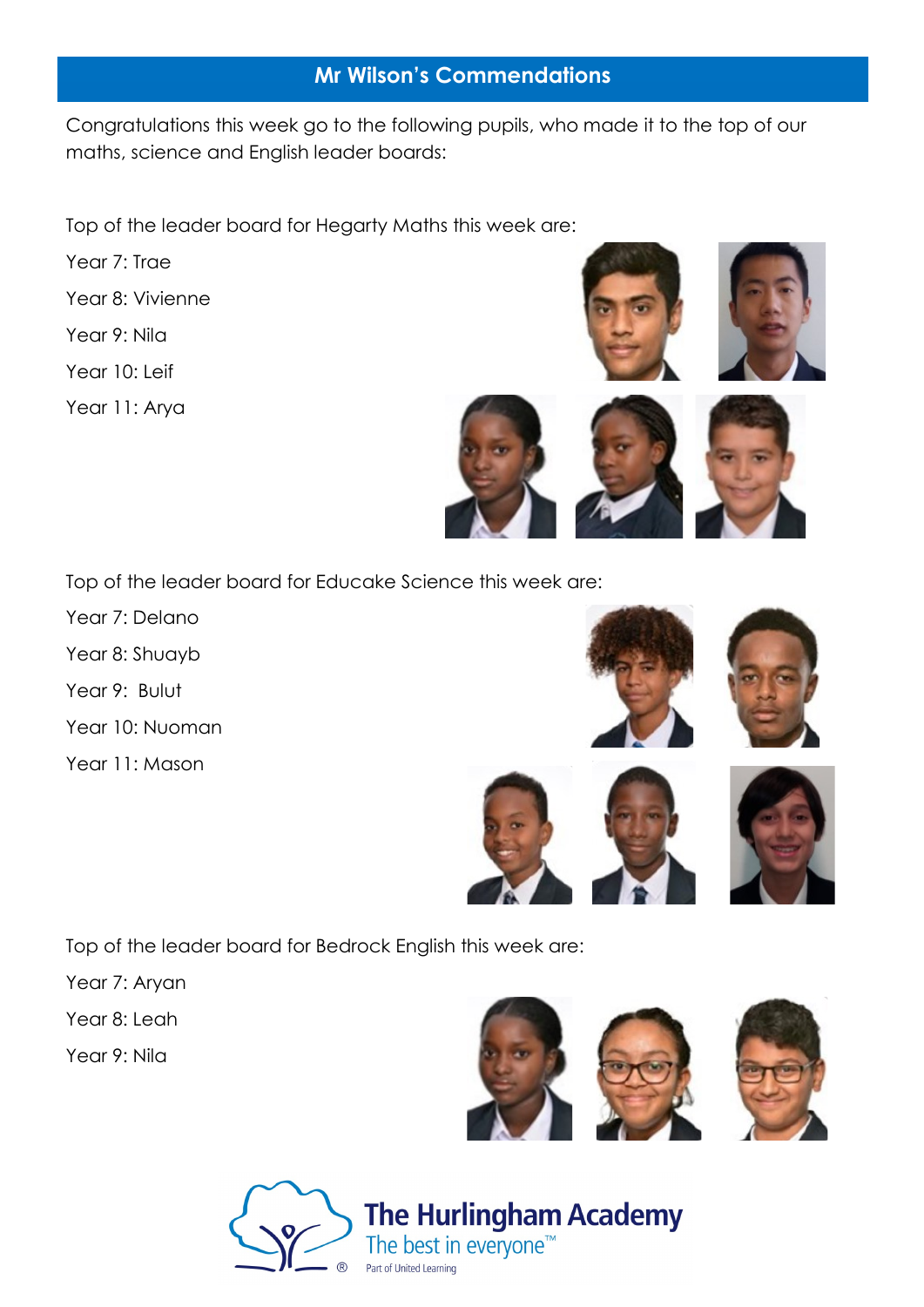

This week's subject in the spotlight is Business with Head of Department, Mr Perkins.

Today marks the end of a fantastic term for students studying business at THA. With exams approaching for Year 10 students on the OCR Enterprise and Marketing course and Year 11 GCSE Business students, revision is well under way.

**Year 11 GCSE** Business students have now completed the course and are spending time revisiting content. This week they have been focusing on sources of finance which businesses can use in both the short and long term. They have been learning about the benefits and the drawbacks of finance including overdrafts, trade credit, bank loans, crowdfunding, and venture capital. There has been a buzz of excitement in lessons this week, with Year 11s looking forward to the easter revision session for business.

**Year 11** students on the Enterprise and Marketing course have been making any final amendments to their coursework before it is sent off to be marked. Ms Sopaul has been pleased with the level focus and hard work they have shown and is hopeful of students achieving a record number of merits and distinctions.

**Year 10 GCSE** Business students have been learning about types of business ownership and the benefits and drawbacks of operating as sole traders, partnerships, private limited companies and buying a franchise. Year 10 students have made brilliant progress this term shown by a pleasing set of mock exam results.

Year 10 students on the Enterprise and Marketing course have been preparing for their summer exam. They have recently been revising the functional areas which make up a business and the roles and responsibilities that make up Human Resource, Marketing, Finance and Operations departments.

For further curriculum information, please go to www.thehurlinghamacademy.org.uk/ curriculum/curriculum-maps